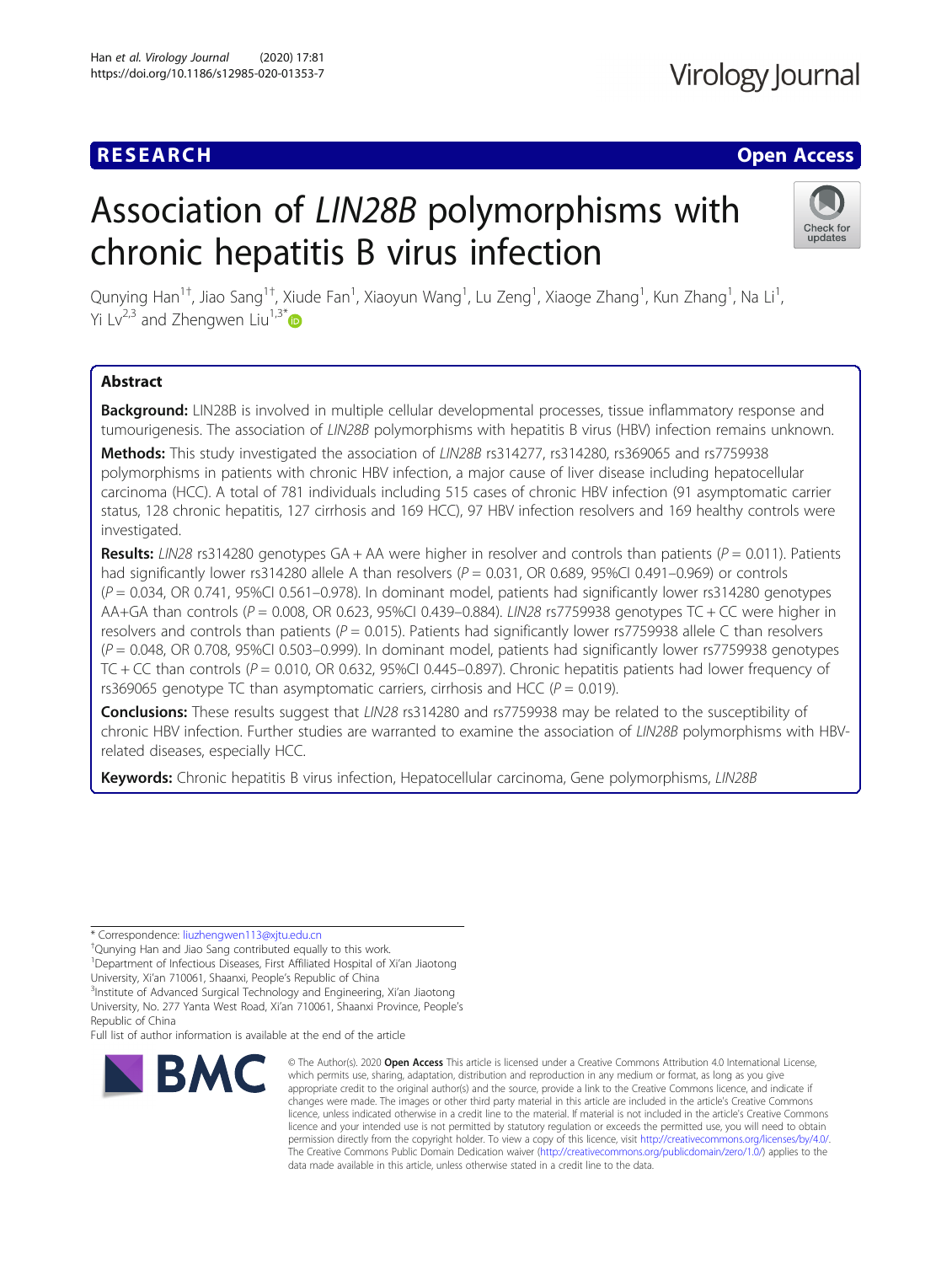#### Background

RNA-binding protein lin28 was initially identified as a regulator of developmental timing in Caenorhabditis ele*gans* [[1\]](#page-7-0). Subsequent studies revealed that in mammalian embryonic stem cells, LIN28 proteins regulate the selfrenewal through suppression of let-7 microRNAs (miR-NAs) and influence of mRNA translation. LIN28 proteins also play important roles in many other biological processes [[2](#page-7-0)–[4\]](#page-7-0). Studies have indicated that LIN28 links inflammation to cell transformation and cancer [\[5](#page-7-0), [6](#page-7-0)]. There are two homologous LIN28 proteins in mammals: LIN28A and LIN28B, that play crucial roles in diverse cellular developmental processes, tissue inflammatory response and tumorigenesis [[5,](#page-7-0) [7](#page-7-0)–[9](#page-7-0)]. Different from LIN28A, LIN28B acts solely in the nucleus by sequestrating primary let-7 transcripts and suppressing their processing [[9\]](#page-7-0). LIN28B is more wide-rangingly expressed in various tissues and highly expressed in placenta, fetal liver and testis [[10\]](#page-7-0). LIN28B may be overexpressed in some tumors such as colon cancer [[9,](#page-7-0) [11\]](#page-7-0). LIN28B enhances cell migration, invasion and metastasis in some cancers such as prostate cancer [[12](#page-7-0)] and colon cancer [[13\]](#page-7-0). LIN28B is associated with aggressive subtypes in certain cancers including high-grade serous ovarian cancers [[14\]](#page-7-0), esophageal cancer [\[15](#page-7-0)] and colon cancer [\[9](#page-7-0), [13\]](#page-7-0). LIN28B overexpression is related to reduced patient survival and increased probability of tumor recurrence in colon cancers [[16\]](#page-7-0).

In terms of hepatitis B virus (HBV), a major cause of liver disease including hepatocellular carcinoma (HCC) worldwide, LIN28B is involved in the regulation of HBV replication and plays an oncogenic role in HCC. Studies have demonstrated that LIN28B is involved in miRNA-125b-5p mediated post-transcriptional regulation of HBV replication [\[17](#page-7-0)]. LIN28B over-expression mediates the suppression of let-7 expression by HBV X protein (HBx) in HepG2 hepatoma cells [[18](#page-8-0)–[20](#page-8-0)]. LIN28B serves as a key driver gene in HBx-induced hepatocarcinogenesis [\[21](#page-8-0)]. LIN28B is overexpressed in HCC [[10](#page-7-0), [18](#page-8-0), [22](#page-8-0)] and its expression promotes transformation and invasion of HCC [[18](#page-8-0)] while the suppression of LIN28B expression inhibits HCC cell proliferation and metastasis [\[23](#page-8-0)]. Higher expression of LIN28B is associated with shorter overall survival in HCC patients [[22\]](#page-8-0). LIN28B in the peripheral blood mononuclear cells is shown to be an oncofetal circulating cancer stem cell-like marker associated with recurrence of HCC [\[24\]](#page-8-0).

The relationship of LIN28B polymorphisms to cancer development, progression and metastasis, and patient prognosis, has also been investigated in some cancers. For example, the LIN28B rs314277 polymorphism was shown to have a significant association with risk of recurrence in patients with stage II colorectal cancer [\[25](#page-8-0)]. Although LIN28B has been demonstrated to be involved in HBV replication [\[17\]](#page-7-0), HBV–related hepatocarcinogenesis [[18](#page-8-0)–[21\]](#page-8-0) and the migration, invasion, metastasis and prognosis in HCC [[18,](#page-8-0) [22,](#page-8-0) [24\]](#page-8-0), the association of LIN28B polymorphisms with the susceptibility of chronic HBV infection and the clinical disease of chronic HBV infection including the development of HCC remains unknown. Therefore, this study investigated the relationship between LIN28B polymorphisms and the susceptibility of chronic HBV infection and HBV-related liver disease including HCC in Han Chinese population.

#### Methods

#### Study populations

In total, 515 patients with chronic HBV infection, 97 individuals with spontaneously resolved HBV infection and 169 healthy control individuals from the First Affiliated Hospital of Xi'an Jiaotong University were included in this study. Patients with chronic HBV infection were those who had HBsAg positivity for more than 6 months. Patients infected with other hepatitis viruses (hepatitis A, C, D and E), patients with severe heart, lung, brain, kidney and other important organ diseases which were not related to HBV infection, patients with other liver disease such as alcoholic liver disease, nonalcoholic fatty liver disease, drug-induced liver injury and autoimmune liver disease and patients under 18 years of age were excluded. HBV infection resolvers were individuals who spontaneously resolved from HBV infection with normal liver function, HBsAb and HBcAb positivity, and undetectable HBV DNA. The healthy control individuals were healthy blood donors or those who had normal results of regular physical examination. All subjects were unrelated Han Chinese. All subjects signed informed consent and volunteered to participate in the study. The study was performed in accordance with the Declaration of Helsinki and the study was approved by the Ethics Committee of the First Affiliated Hospital of Xi'an Jiaotong University.

#### Genotyping of the polymorphisms

In the dbSNP database and Hapmap database of NCBI, LIN28B SNPs with minor allele frequency > 0.03 and r <sup>2</sup> > 0.8 (rs314277, rs314280, rs369065, and rs7759938) were selected for genotyping. Venous blood was collected from all subjects in the morning after overnight fasting. About 2 ml of whole blood was collected in a tube containing EDTA anticoagulant and stored below − 30 °C.

Genomic DNA was extracted using TIANGEN blood genomic DNA extraction kit following the instructions of the manufacturer (Beijing Tiangen Biochemical Technology Co., Ltd., Beijing, China). The genotyping of the polymorphisms was performed using genomic DNA by the propriety multiplex SNP genotyping system SNPscan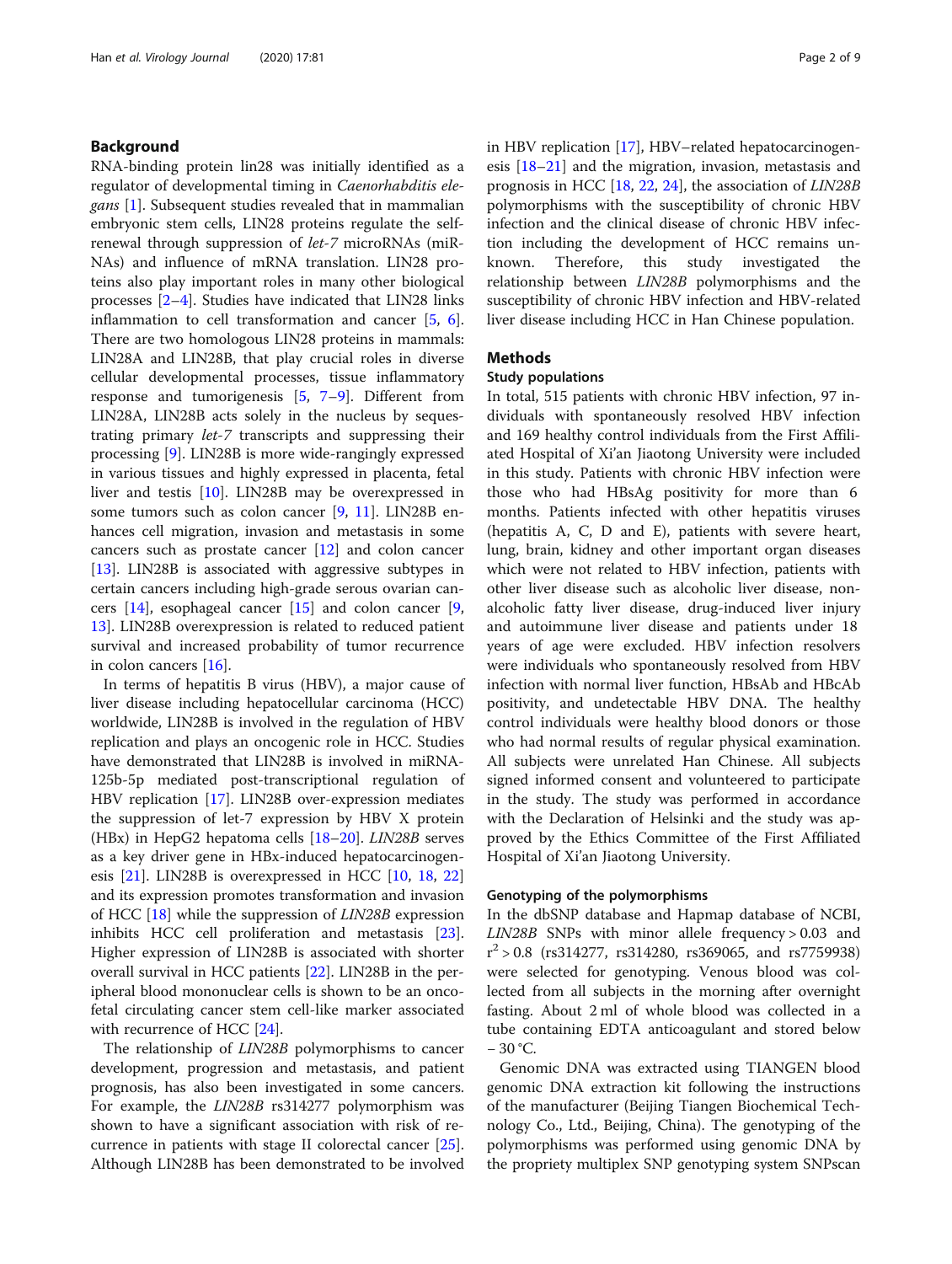(Genesky Biotechnologies Inc., Shanghai, China). This system was developed according to an SNP genotyping technique based on double ligation and multiplex fluorescence polymerase chain reaction (PCR) [\[26\]](#page-8-0). The PCR products were analyzed using GeneMapper 4.1 software (Applied Biosystems, USA). The sequences of the probes and primers used for rs314277, rs314280, rs369065, and rs7759938 genotyping are listed in Table S1. Based on the results, rs314277 was genotyped as genotypes CC, CA and AA, rs314280 as genotypes GG, GA and AA, rs369065 as genotypes TT, TC and CC, and rs7759938 as genotypes TT, TC and CC.

#### Statistical analysis

Statistical analysis was performed using SPSS 18.0 software (SPSS Inc. Chicago). The t-test or  $\chi^2$  test was used to compare the clinical and laboratory data between groups where appropriate. The common homozygote was used as reference. Odds ratio (OR) with 95% confidence interval (CI) was calculated using univariate logistic regression between genotype and allele frequencies of different groups under different genetic models. Haplotypes were estimated by the SHEsis method ([http://Ana](http://analysis.bio-x.cn)[lysis.Bio-x.Cn](http://analysis.bio-x.cn)). P values  $< 0.05$  in multiple comparisons were corrected by Bonferroni method and presented as corrected  $P$  value ( $Pc$ ).  $P$  values or  $Pc$  values  $< 0.05$  were considered statistically significant.

#### Results

#### Charecteristics of the study population and hardy-Weinberg equilibrium

The gender between patients with chronic HBV infection (male/female, 360/155), HBV infection resolvers (male/female, 65/32) and healthy controls (male/female, 105/64) had no significant difference ( $P = 0.168$ ). The age between patients with chronic HBV infection [41.87 ± 13.30 (18–78) years], HBV infection resolvers  $[40.04 \pm 13.22 \quad (28-72)$  years and healthy controls  $[43.38 \pm 13.25 (24 - 76)$  years] also had no significant difference ( $P = 0.136$ , Table 1). The clinical diagnosis of the 515 patients with chronic HBV infection included 91 asymptomatic HBV carrier status, 128 chronic hepatitis, 127 cirrhosis and 169 HCC (Table 1).

The polymorphisms (rs314277, rs314280, rs369065, and rs7759938) in the study participants were all successfully genotyped. The genotype frequencies of the patients with chronic HBV infection, HBV infection resolvers and healthy controls were in accordance with the Hardy-Weinberg equilibrium  $(P > 0.05,$  Table S2).

#### Genotype and allele frequencies of the polymorphisms in patients with chronic HBV infection, HBV infection resolvers and healthy controls

The frequencies of rs314277 genotype CC, CA and AA in patients with chronic HBV infection, infection resolvers and healthy controls had no significant difference (Table S3). The frequencies of rs314280 genotype GG, GA and AA between patients with chronic HBV infection, infection resolvers and healthy controls were significantly different. Using genotype GG as reference, genotype GA frequency was higher in resolver and healthy controls than in patients ( $P = 0.012$ , Table S3). The rs314280 genotypes GA + AA were also higher in resolver and healthy controls than in patients ( $P = 0.011$ , Table S3). The frequencies of rs369065 genotype TT, TC and CC in patients with chronic HBV infection, infection resolvers and healthy controls had no significant difference (Table S3). The frequencies of rs7759938 genotype TT, TC and CC between patients with chronic HBV infection, infection resolvers and healthy controls were significantly different. Using genotype TT as reference, genotype TC frequency was higher in resolver and healthy controls than in patients ( $P = 0.011$ , Table S3). The  $rs7759938$  genotypes  $TC + CC$  were also higher in resolver and healthy controls than in patients ( $P = 0.015$ , Table S3).

The frequency of rs314277 allele had no significant difference between patients with chronic HBV infection, HBV infection resolvers and healthy controls ( $P = 0.665$ , Table S4). The frequency of rs314280 allele A was higher in resolvers and healthy controls than in patients  $(P = 0.024,$  Table S4). The frequency of rs369065 allele

Table 1 Gender and age in patients with chronic HBV infection, HBV infection resolvers and healthy controls and the clinical diagnosis of the patients with HBV infection

|                             | Patients ( $n = 515$ )    | Resolvers ( $n = 97$ )    | Controls ( $n = 169$ )    | D     |
|-----------------------------|---------------------------|---------------------------|---------------------------|-------|
| Gender (male/female)        | 360/155                   | 65/32                     | 105/64                    | 0.168 |
| Age [mean (range) years]    | $41.87 \pm 13.30$ (18-78) | $40.04 \pm 13.22$ (28-72) | $43.38 \pm 13.25$ (24-76) | 0.136 |
| Clinical diagnosis          |                           |                           |                           |       |
| Asymptomatic carrier status | 91                        |                           |                           |       |
| Chronic hepatitis           | 128                       |                           |                           |       |
| Cirrhosis                   | 127                       |                           |                           |       |
| Hepatocellular carcinoma    | 169                       |                           |                           |       |

Patients, patients with chronic HBV infection; resolvers, HBV infection resolvers; controls, Healthy controls. The t-test or Chi-squared test was used for comparison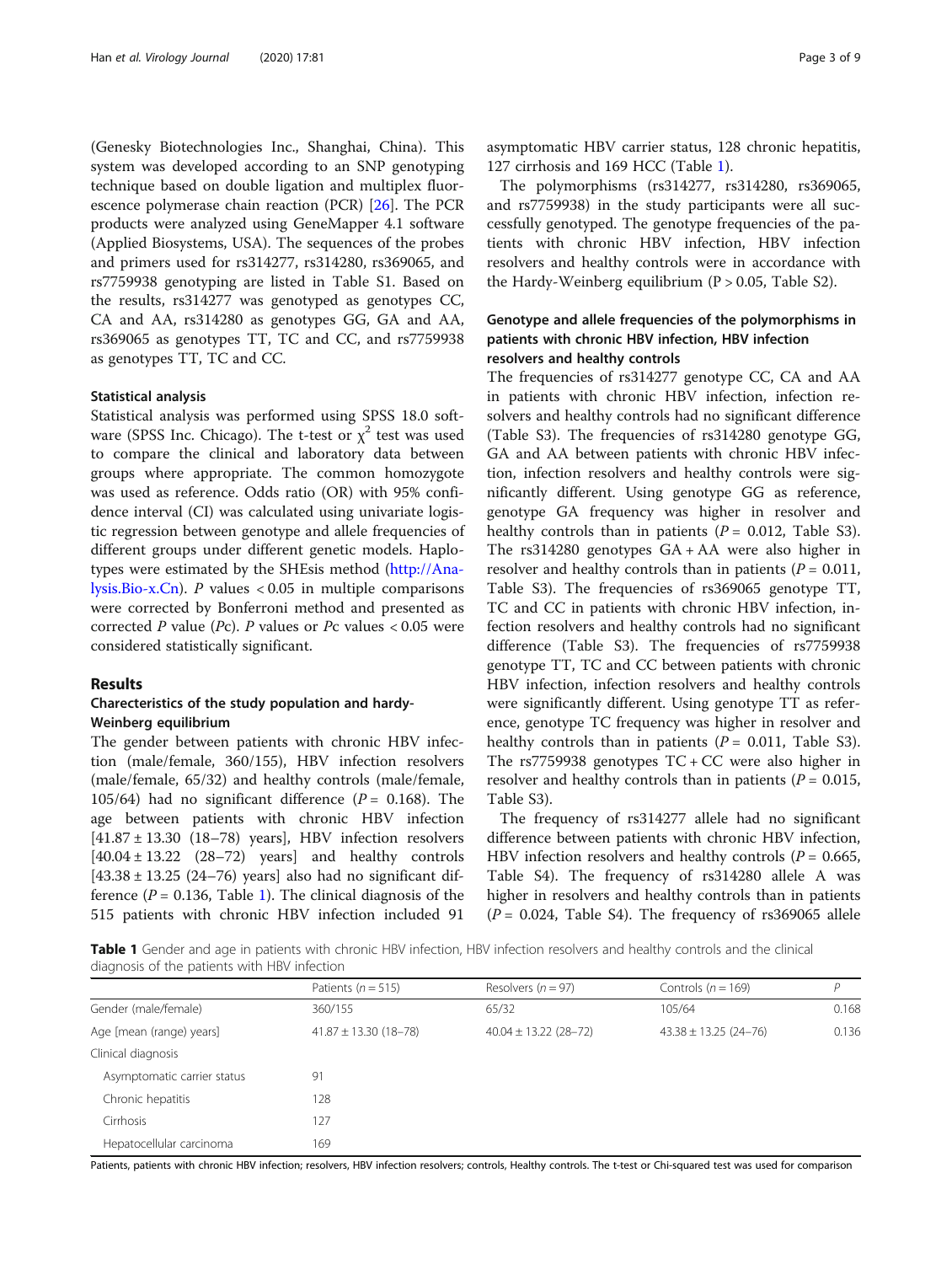had no significant difference between patients with chronic HBV infection, HBV infection resolvers and healthy controls ( $P = 0.356$ , Table S4). The frequency of rs7759938 allele C was higher in resolvers and healthy controls than in patients ( $P = 0.043$ , Table S4).

#### Genotype and allele frequencies between patients with chronic HBV infection, HBV infection resolvers and healthy controls in different genetic models

The genotype and allele frequencies of rs314277 and rs369065 between patients with chronic HBV infection, HBV infection resolvers and healthy controls had no significant difference in any genetic models (Table S5, Table S6).

For genotype and allele frequencies of rs314280, patients with chronic HBV infection had significantly lower allele A than resolvers  $(P = 0.031, \text{ OR } 0.689, 95\% \text{ CI}$ 0.491–0.969) or controls  $(P = 0.034, \text{ OR } 0.741, \text{ 95%CI}$ 0.561–0.978, Table 2). In codominant and overdominant model, patients had significantly lower genotype GA than controls ( $P = 0.005$ ,  $Pc = 0.010$ , OR 0.593, 95%CI 0.413–0.853 and  $P = 0.005$ , OR 0.603, 95%CI 0.423– 0.859, respectively). In dominant model, patients had significantly lower genotypes AA+ GA than controls (P = 0.008, OR 0.623, 95%CI 0.439–0.884, Table 2). In additive model, the genotype frequencies of rs314280 were significantly different between patients and resolvers ( $P = 0.038$ , OR 0.705, 95%CI 0.507-0.981) or controls ( $P = 0.036$ , OR 0.744, 95%CI 0.564-0.981, Table 2). No significant difference was observed between controls and resolver in rs314280 genotype and allele frequencies (Table 2).

For genotype and allele frequencies of rs7759938, patients with chronic HBV infection had significantly lower allele C than resolvers  $(P = 0.048, \text{ OR } 0.708, 95\% \text{ CI}$ 0.503–0.999, Table [3\)](#page-4-0). In codominant and overdominant model, patients had significantly lower genotype TC than controls ( $P = 0.005$ ,  $P_c = 0.01$ , OR 0.593, 95%CI 0.413-0.853 and  $P = 0.004$ , OR 0.594, 95%CI 0.418-0.850, respectively, Table [3](#page-4-0)). In dominant model, patients had significantly lower genotypes  $TC + CC$  than controls (P = 0.010, OR 0.632, 95%CI 0.445–0.897, Table

Table 2 LIN28B rs314280 genotype and allele frequencies in patients with chronic HBV infection, HBV infection resolvers and healthy controls

|                 |             | Patients      | $(n = 515)$ $(n = 97)$ | $(n = 169)$               | Resolvers Controls Patients vs. resolvers |                           | Patients vs. controls |                           | Resolvers vs. controls |                           |
|-----------------|-------------|---------------|------------------------|---------------------------|-------------------------------------------|---------------------------|-----------------------|---------------------------|------------------------|---------------------------|
|                 |             |               |                        |                           |                                           | OR (95%CI)                | P                     | OR (95%CI)                | P                      | OR (95%CI)                |
| Genotype        |             |               |                        |                           |                                           |                           |                       |                           |                        |                           |
| Codominant      | GG          | 313<br>(60.8) |                        |                           | 49 (50.5) 83 (49.1) Reference             |                           | Reference             |                           | Reference              |                           |
|                 | GA          | 170<br>(33.0) |                        | 38 (39.2) 76 (45.0) 0.130 |                                           | $0.700(0.441 -$<br>1.113) | $0.005^{\text{a}}$    | $0.593(0.413 -$<br>0.853) | 0.535                  | $0.847(0.501 -$<br>1.433) |
|                 | AA          | 32(6.2)       | $10(10.3)$ $10(5.9)$   |                           | 0.074                                     | $0.501(0.232 -$<br>1.083) | 0.668                 | $1.178(0.401 -$<br>1.797) | 0.271                  | 1.694 (0.658-<br>4.358    |
| Dominant        | GG          | 313<br>(60.8) |                        |                           | 49 (50.5) 83 (49.1) Reference             |                           | Reference             |                           | Reference              |                           |
|                 | AA+GA       | 202<br>(39.2) |                        | 48 (49.5) 86 (50.9) 0.059 |                                           | $0.659(0.426 -$<br>1.018) | 0.008                 | $0.623(0.439 -$<br>0.884) | 0.826                  | 0.945 (0.574-<br>1.558    |
| Recessive       | $GG+$<br>GA | 483<br>(93.8) | 87 (89.7)              | 159<br>(94.1)             | Reference                                 |                           | Reference             |                           | Reference              |                           |
|                 | AA          | 32(6.2)       | $10(10.3)$ $10(5.9)$   |                           | 0.148                                     | $0.576(0.273 -$<br>1.215) | 0.889                 | $1.053(0.506 -$<br>2.191) | 0.196                  | 1.828 (0.732-<br>4.562    |
| Overdominant AA | $GG +$      | 345<br>(67.0) | 59 (60.8)              |                           | 93 (55.0) Reference                       |                           | Reference             |                           | Reference              |                           |
|                 | GA          | 170<br>(33.0) |                        | 38 (39.2) 76 (45.0) 0.240 |                                           | $0.765(0.489 -$<br>1.196) | 0.005                 | $0.603(0.423 -$<br>0.859  | 0.358                  | 0.788 (0.474-<br>1.310)   |
| Additive        |             |               |                        |                           | 0.038                                     | $0.705(0.507 -$<br>0.981) | 0.036                 | $0.744(0.564-$<br>0.981   | 0.709                  | $0.927(0.624 -$<br>1.378) |
| Allele          |             |               |                        |                           |                                           |                           |                       |                           |                        |                           |
|                 | G           | 796<br>(77.3) | 136<br>(70.1)          | 242<br>(71.6)             | Reference                                 |                           | Reference             |                           | Reference              |                           |
|                 | A           | 234<br>(22.7) | 58 (29.9)              | 96 (28.4) 0.031           |                                           | $0.689(0.491 -$<br>0.969  | 0.034                 | $0.741(0.561 -$<br>0.978) | 0.714                  | 1.075 (0.730-<br>1.584)   |

Data are presented as n (%). <sup>a</sup> P<sub>c</sub> (P value by Bonferroni correction) = 0.010. Genotypic association tests between groups assuming codominant, dominant or logadditive genetic models were carried out by univariate logistic regression using SNPstats and odds ratios (OR) with 95% confidence interval (CI) were calculated. Multiple testing correction was performed by the Bonferroni method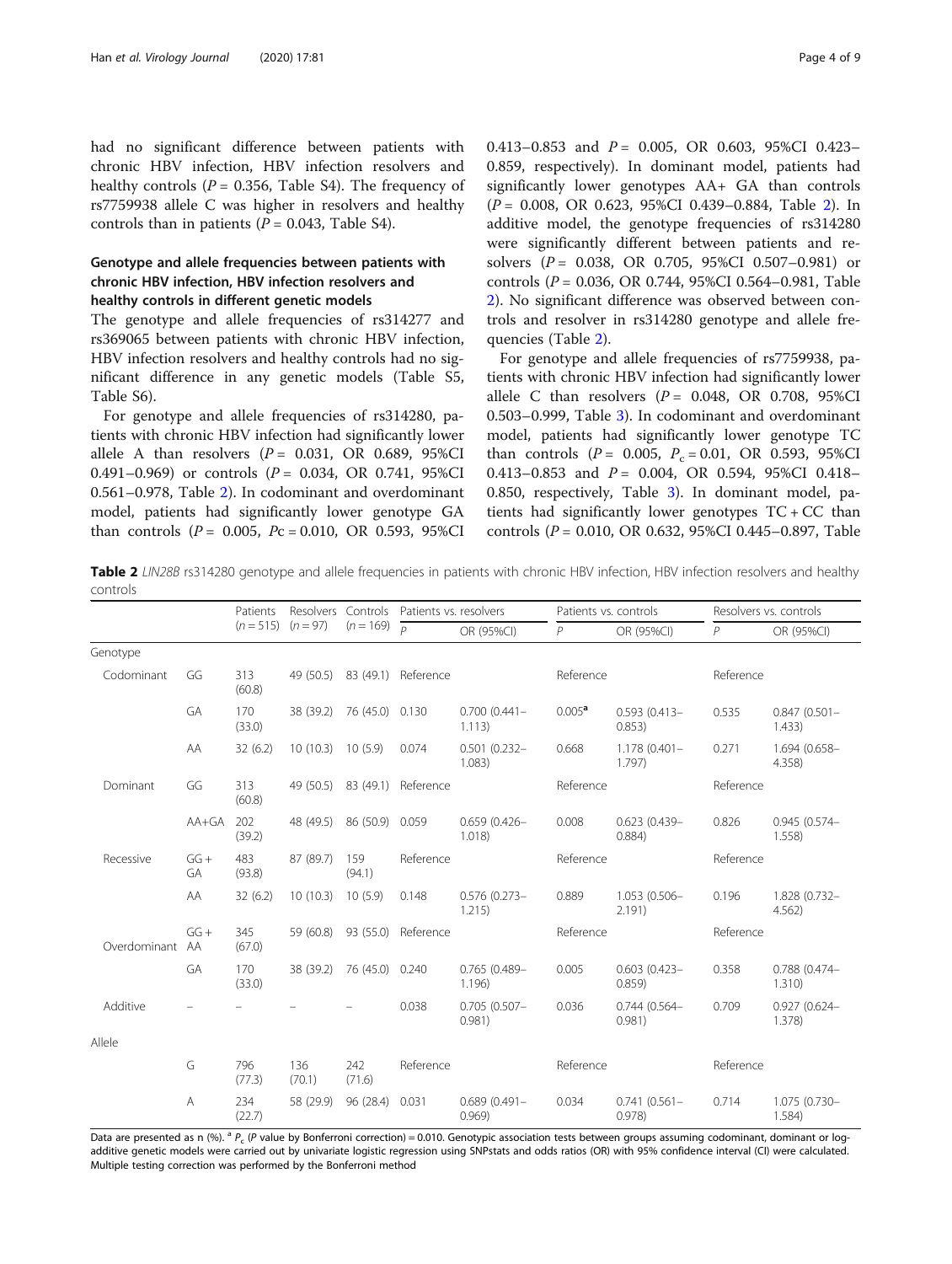|              |              | Patients<br>$(n = 515)$ | Resolvers<br>$(n = 97)$ | Controls<br>$(n = 169)$ | Patients vs. resolvers |                             |                    | Patients vs. controls     |           | Resolvers vs. controls    |  |
|--------------|--------------|-------------------------|-------------------------|-------------------------|------------------------|-----------------------------|--------------------|---------------------------|-----------|---------------------------|--|
|              |              |                         |                         |                         | $\overline{P}$         | OR (95%CI)                  | P                  | OR (95%CI)                | P         | OR (95%CI)                |  |
| Genotype     |              |                         |                         |                         |                        |                             |                    |                           |           |                           |  |
| Codominant   | $\top$       | 317<br>(61.6)           | 50(51.5)                | 85 (50.3)               | Reference              |                             | Reference          |                           | Reference |                           |  |
|              | TC           | 166<br>(32.2)           | 38 (39.2)               | 75 (44.4)               | 0.113                  | 0.689 (0.434-<br>1.093)     | $0.005^{\text{a}}$ | $0.593(0.413 -$<br>0.853) | 0.576     | $0.861(0.510 -$<br>1.454) |  |
|              | CC           | 32(6.2)                 | 9(9.3)                  | 9(5.3)                  | 0.150                  | $0.561(0.253 -$<br>1.245)   | 0.904              | 0.953 (0.438-<br>2.074)   | 0.289     | 1.700 (0.633-<br>4.565    |  |
| Dominant     | $\top$       | 317<br>(61.6)           | 50(51.5)                | 85 (50.3)               | Reference              |                             | Reference          |                           | Reference |                           |  |
|              | $TC +$<br>CC | 198<br>(38.4)           | 47 (48.5)               | 84 (49.7)               | 0.065                  | $0.664(0.430 -$<br>1.028    | 0.010              | $0.632(0.445 -$<br>0.897) | 0.844     | $0.951(0.577 -$<br>1.567) |  |
| Recessive    | $TT + TC$    | 483<br>(93.8)           | 88 (90.7)               | 160<br>(94.7)           | Reference              |                             | Reference          |                           | Reference |                           |  |
|              | CC           | 32(6.2)                 | 9(9.3)                  | 9(5.3)                  | 0.271                  | 0.648 (0.299-<br>1.404)     | 0.673              | 1.178 (0.550-<br>2.521)   | 0.222     | 1.818 (0.696-<br>4.748)   |  |
| Overdominant | $TT + CC$    | 349<br>(67.8)           | 59 (60.8)               | 94 (55.6)               | Reference              |                             | Reference          |                           | Reference |                           |  |
|              | <b>TC</b>    | 166<br>(32.2)           | 38 (39.2)               | 75 (44.4)               | 0.184                  | $0.739(0.472 -$<br>1.155)   | 0.004              | $0.594(0.418 -$<br>0.850) | 0.409     | $0.807$ (0.486-<br>1.342) |  |
| Additive     |              |                         |                         |                         | 0.058                  | $0.725(0.520 -$<br>1.010    | 0.033              | $0.741(0.562 -$<br>0.977) | 0.848     | $0.962(0.645 -$<br>1.435) |  |
| Allele       |              |                         |                         |                         |                        |                             |                    |                           |           |                           |  |
|              | T            | 800<br>(77.7)           | 138<br>(71.1)           | 245<br>(72.5)           | Reference              |                             | Reference          |                           | Reference |                           |  |
|              | C            | 230<br>(22.3)           | 56 (28.9)               | 93 (27.5)               | 0.048                  | $0.708$ $(0.503 -$<br>0.999 | 0.051              | $0.757(0.572 -$<br>1.002) | 0.738     | 1.069 (0.723-<br>1.582)   |  |

<span id="page-4-0"></span>Table 3 LIN28B rs7759938 genotype and allele frequencies in patients with chronic HBV infection, HBV infection resolvers and healthy controls

Data are presented as n (%).  ${}^{a}P_c$  (P value by Bonferroni correction) = 0.010. Genotypic association tests between groups assuming codominant, dominant or logadditive genetic models were carried out by univariate logistic regression using SNPstats and odds ratios (OR) with 95% confidence interval (CI) were calculated. Multiple testing correction was performed by the Bonferroni method

3). In additive model, the genotype frequencies of rs7759938 were significantly different between patients and controls ( $P = 0.033$ , OR 0.741, 95%CI 0.562-0.977, Table 3). No significant difference was observed between controls and resolver in rs7759938 genotype and allele frequencies (Table 3).

#### Haplotype frequencies in patients with chronic HBV infection, HBV infection resolvers and healthy controls

The four SNPs of the LIN28B gene constitute 12 haplotypes. The 4 haplotypes with a frequency greater than 0.03 were analyzed. The results show that the 4 haplotype frequencies between patients with chronic HBV infection, HBV infection resolvers and healthy controls had no significant difference but patients had a tendency of lower frequency of rs314277-rs314280-rs369065 rs7759938 haplotype C-A-C-C than resolver  $(P = 0.053)$ or controls ( $P = 0.069$ , Table S7).

#### Associations between LIN28B polymorphisms and different clinical diseases

LIN28B rs369065 genotype TC frequency was significantly different between patients with different clinical disease, with chronic hepatitis patients having lower

frequency than asymptomatic carriers, cirrhosis and HCC ( $P = 0.019$ , Table [4](#page-5-0)) but with no significant difference in allele frequencies. No significant differences were observed between the genotype and allele frequencies of rs314277, rs314280 and rs7759938 in patients with different clinical diseases (Table [4\)](#page-5-0).

#### **Discussion**

LIN28 not only plays key roles in multiple cellular developmental processes, but also is involved in tissue inflammatory response and tumourigenesis. In the present study, we evaluated the associations between LIN28B polymorphisms rs314277, rs314280, rs369065, and rs7759938 and chronic HBV infection in Chinese Han patients. We found that LIN28B rs314280 genotypes  $GA + AA$  and allele A and rs7759938 genotypes  $TC +$ CC and allele C were associated with a significantly decreased susceptibility of chronic HBV infection. In relation to clinical diseases, chronic hepatitis patients had lower frequency of rs369065 genotype TC than asymptomatic carriers, cirrhosis and HCC but no significant differences were observed in the genotype and allele frequencies of rs314277, rs314280 and rs7759938 between patients with different clinical diseases.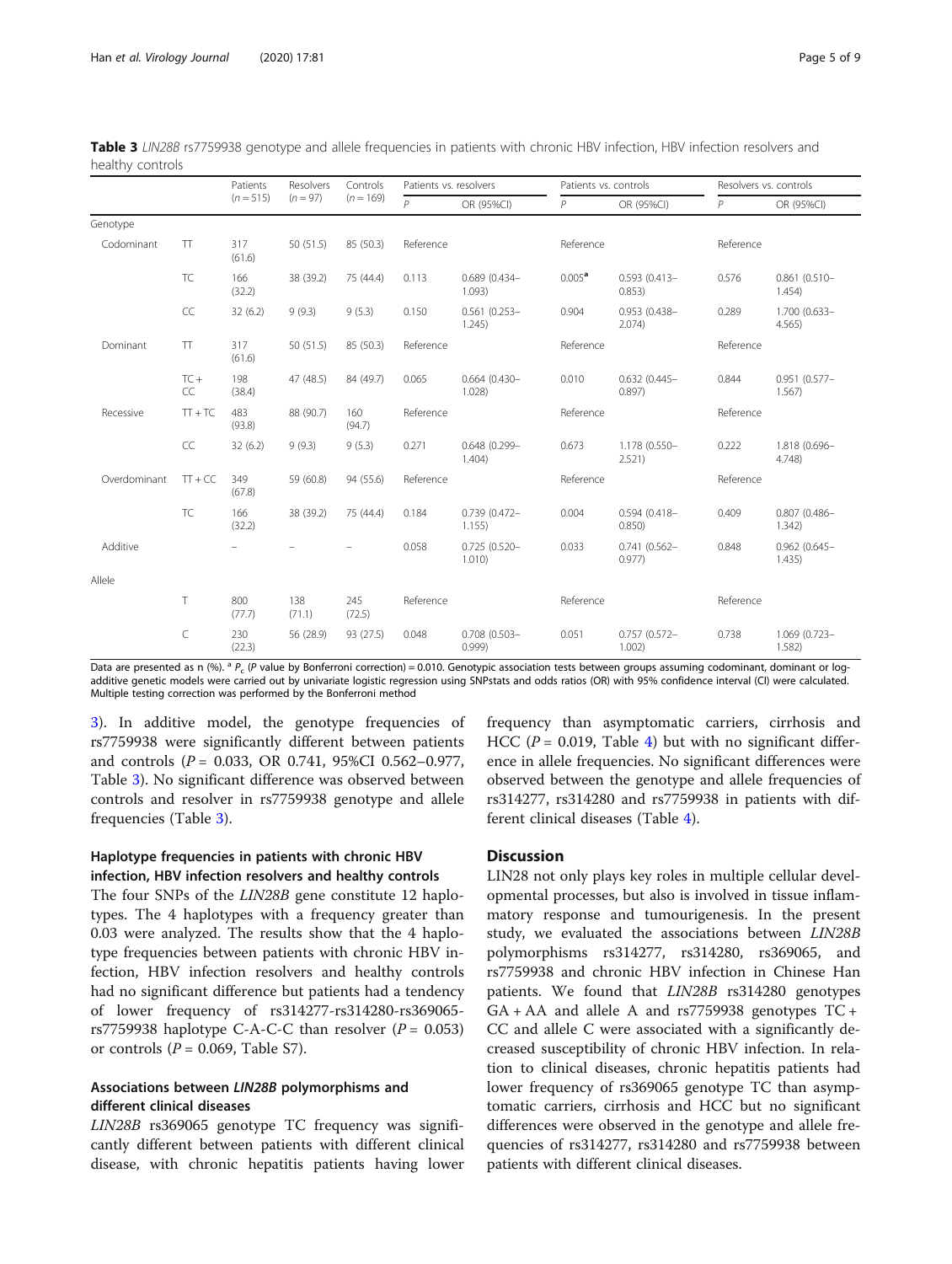|           |               | AC $(n = 91)$ | $CH (n = 128)$ | LC $(n = 127)$ | $HCC (n = 169)$ | $x^2$     | $\overline{P}$           |
|-----------|---------------|---------------|----------------|----------------|-----------------|-----------|--------------------------|
| rs314277  | Genotype      |               |                |                |                 |           |                          |
|           | CC            | 84 (92.3)     | 124 (96.9)     | 117(92.1)      | 159 (94.1)      | Reference |                          |
|           | $\mathsf{AC}$ | 7(7.7)        | 4(3.1)         | 10(7.9)        | 10(5.9)         | 3.121     | 0.373                    |
|           | AA            | 0(0)          | 0(0)           | 0(0)           | 0(0)            |           | $\overline{\phantom{0}}$ |
|           | Allele        |               |                |                |                 |           |                          |
|           | C             | 175 (96.2)    | 252 (98.4)     | 244 (96.1)     | 328 (97.0)      | Reference |                          |
|           | A             | 7(3.8)        | 4(1.6)         | 10(3.9)        | 10(3.0)         | 3.024     | 0.388                    |
| rs314280  | Genotype      |               |                |                |                 |           |                          |
|           | GG            | 51 (56.0)     | 86 (67.2)      | 74 (58.3)      | 102 (60.4)      | Reference |                          |
|           | GA            | 34 (37.4)     | 33 (25.8)      | 45 (35.4)      | 58 (34.3)       | 4.203     | 0.240                    |
|           | AA            | 6(6.6)        | 9(7.0)         | 8(6.3)         | 9(5.3)          | 0.313     | 0.958                    |
|           | Allele        |               |                |                |                 |           |                          |
|           | G             | 136 (74.7)    | 205 (80.1)     | 193 (76.0)     | 262 (77.5)      | Reference |                          |
|           | A             | 46 (25.3)     | 51 (19.9)      | 61(24.0)       | 76 (22.5)       | 2.072     | 0.558                    |
| rs369065  | Genotype      |               |                |                |                 |           |                          |
|           | ${\sf TT}$    | 40 (44.0)     | 70 (54.7)      | 50 (39.4)      | 79 (46.7)       | Reference |                          |
|           | TC            | 37 (40.7)     | 37 (28.9)      | 62 (48.8)      | 74 (43.8)       | 9.912     | 0.019                    |
|           | CC            | 14(15.4)      | 21(16.4)       | 15 (11.8)      | 16(9.5)         | 2.065     | 0.559                    |
|           | Allele        |               |                |                |                 |           |                          |
|           | T             | 117 (64.3)    | 177 (69.1)     | 162 (63.8)     | 232 (68.6)      | Reference |                          |
|           | C             | 65 (35.7)     | 79 (30.9)      | 92 (36.2)      | 106(31.4)       | 2.711     | 0.438                    |
| rs7759938 | Genotype      |               |                |                |                 |           |                          |
|           | $\top\top$    | 53 (58.2)     | 88 (68.8)      | 72 (56.7)      | 104(61.5)       | Reference |                          |
|           | TC            | 31(37.1)      | 32 (25.0)      | 46 (36.2)      | 57 (33.7)       | 4.586     | 0.205                    |
|           | CC            | 7(7.7)        | 8(6.3)         | 9(7.1)         | 8(4.7)          | 1.449     | 0.694                    |
|           | Allele        |               |                |                |                 |           |                          |
|           | T             | 137(75.3)     | 208 (81.2)     | 190 (74.8)     | 265 (78.4)      | Reference |                          |
|           | C             | 45 (24.7)     | 48 (18.8)      | 64 (25.2)      | 73 (21.6)       | 3.802     | 0.284                    |

<span id="page-5-0"></span>Table 4 Genotype and allele frequencies of LIN28B rs314277, rs314280, rs369065 and rs7759938 in patients with different clinical diseases

AC chronic asymptomatic carrier, CH chronic hepatitis, LC liver cirrhosis, HCC hepatocellular carcinoma. Data are presented as n (%). Genotype frequencies were estimated using the direct counting method. Chi-square test was used for analysis

Rs314277 is an intronic polymorphism located in intron 2 of the LIN28B gene [\[27\]](#page-8-0). This polymorphism was shown to be associated with recurrence of colorectal cancer in Stage II disease [[25](#page-8-0)]. However, in epithelial ovarian cancer, rs314277 was found to have no significant association with LIN28B levels or patient survival [[28\]](#page-8-0). Correspondingly, we did not find any association between rs314277 polymorphism and the susceptibility of chronic HBV infection or the clinical diseases associated with HBV infection. It is suggested that the effect of rs314277 polymorphism may be disease-specific.

The rs314280 is located at the 5′ end of the LIN28B gene [\[27](#page-8-0)]. A previous study revealed that carriage of LIN28B rs314280 genotypes AG and AA/AG may increase the risk of grade  $\geq$  3 radiation-induced pneumonitis in patients with non-small cell lung cancer (NSCLC)

[[29\]](#page-8-0). We showed that  $LIN28B$  rs314280 genotypes  $GA +$ AA and allele A were associated with a significantly decreased susceptibility of chronic HBV infection. It is suggested that rs314280 polymorphism may have functional relevance and differentially affect the susceptibility to radiation-induced pneumonitis in NSCLC and chronic HBV infection.

LIN28B rs369065 was shown to be involved in the precocious puberty in Korean girls [[30\]](#page-8-0) although its function remains to be examined. The present study found that chronic hepatitis patients had lower frequency of rs369065 genotype TC than asymptomatic carriers, cirrhosis and HCC. This result implies the possibility that rs369065 may potentially influence liver inflammation in chronic HBV infection. However, the real association of rs369065 with chronic HBV infection and HBV-related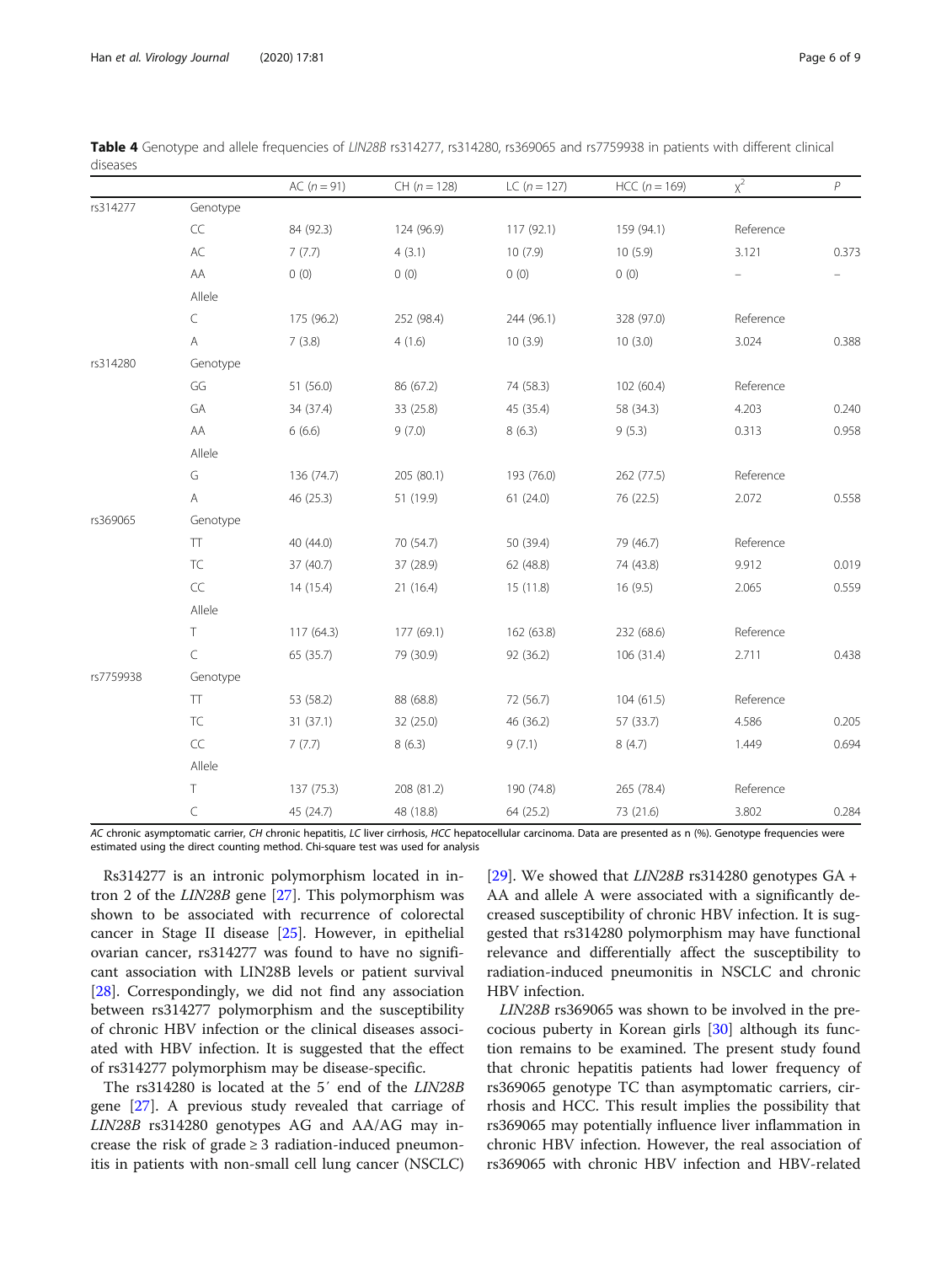disease requires additional studies considering the heterozygous nature of this genotype and the small sample size of populations in the subgroups of patients with different HBV-related diseases.

Previous studies showed that LIN28B rs7759938 was associated with neither breast cancer risk in European-American women [[31](#page-8-0)] nor the severity of coronary lesions in a Chinese Han population [[32\]](#page-8-0). Rs7759938 was indicated to have borderline significance in influencing LIN28B levels although it was not significantly associated with the survival of patients with epithelial ovarian cancer [\[28](#page-8-0)]. In the present study, we found that rs7759938 was associated with susceptibility of chronic HBV infection but it was not associated with the clinical diseases including HBV-related HCC. It is suggested that rs7759938 may have potential predisposing effect on chronic HBV infection but not disease progression related to HBV infection including HCC development.

LIN28B was shown to be involved in the posttranscriptional regulation of HBV replication [[17](#page-7-0)]. The present study showed that LIN28B rs314280 and rs7759938 polymorphisms were associated with the susceptibility of chronic HBV infection. These results may support the role of LIN28B in regulation of HBV replication and infection. Studies have showed that LIN28B plays a key role in regulating inflammation by influencing IL-6 expression [\[5](#page-7-0)]. This study found that chronic hepatitis patients had lower frequency of rs369065 genotype TC than asymptomatic carriers, cirrhosis and HCC. This finding may imply the role of LIN28B in the hepatic inflammation of chronic HBV infection. Furthermore, LIN28B plays important roles in regulating cell proliferation and apoptosis and LIN28B is considered to act as an oncogene [\[10\]](#page-7-0). LIN28B is involved in an epigenetic switch that links inflammation to cell transformation [[5\]](#page-7-0), HBx-induced hepatocarcinogenesis [[18](#page-8-0)–[21](#page-8-0)], HCC development and progression [\[10,](#page-7-0) [18,](#page-8-0) [22,](#page-8-0) [23](#page-8-0)] and the prognosis of HCC patients [[22\]](#page-8-0). However, this study did not find any relationship between the polymorphisms genotyped and the development of HBV-related HCC. It should be noted that the sample size of HCC patients in this study is relatively small. This study only genotyped 4 polymorphisms of LIN28B in Han Chinese patients and the potential effect of other polymorphisms on HCC development can not be excluded. Therefore, additional studies are required to genotype more polymorphisms in larger sample sizes of patient populations to clarify the relationship between LIN28B polymorphisms and HBV-related diseases including HCC.

Notably, polymorphisms in LIN28B may influence human growth and development. For example, LIN28B rs314277 has sex-specific effects on growth [[33](#page-8-0)] and significantly associates with age at menarche in Asians [\[34](#page-8-0)]. LIN28B rs314280 is significantly associated with age at

menarche in Asians [\[34](#page-8-0)] and European women [\[27\]](#page-8-0) and may contribute to idiopathic central precocious puberty susceptibility in Chinese girls [[35\]](#page-8-0). LIN28B rs369065 is associated with precocious puberty in Korean girls [\[30](#page-8-0)]. LIN28B rs7759938 is considered a pubertal timingassociated marker associated with age at thelarche and age at menarche [\[36](#page-8-0)], pubertal growth [[37](#page-8-0)], prepubertal growth in females and final height in males [[33](#page-8-0)], and adult height in both sexes [[38](#page-8-0), [39](#page-8-0)]. The rs7759938 also associates with idiopathic central precocious puberty risk in Chinese girls [[35\]](#page-8-0) and earlier age at menarche in women with polycystic ovarian syndrome [\[40](#page-8-0)]. Interestingly, in males with chronic HBV infection, earlier-onset puberty is shown to be associated with earlier HBeAg seroconversion, higher serum alanine aminotransferase levels, and a greater HBV viral load reduction [[41](#page-8-0)]. Therefore, the LIN28B polymorphisms may potentially tag the roles of LIN28B gene in influencing the disease course of chronic HBV infection. Particularly, LIN28B rs7759938 has been revealed to be associated with serum testosterone levels and the genotypes related to higher LIN28B expression also associate with lower serum testosterone levels in adult humans [\[42](#page-8-0)]. The contribution of LIN28B to the regulation of sex hormone pathways might relate to many of the phenotypes linked to the gene in the human studies [[42\]](#page-8-0). In terms of HBV infection, pathways related to androgen signaling may influence the risk of HBV-related HCC among men [[43\]](#page-8-0) and higher levels of androgen signaling, exhibited by higher testosterone levels, may be associated with an increased risk of HBV-related HCC in men [[43](#page-8-0)–[45\]](#page-8-0). Although the present study did not display any association of the polymorphisms genotyped with the development of HBV-related HCC, the effect of LIN28B polymorphisms on sex hormone pathways and the link with HBV-related HCC are interesting issues to be elucidated.

This study has several limitations. First, the sample sizes of patient and control populations included in the study are small and this may lead to bias in the analysis. Second, the study only genetyped 4 polymorphisms with minor allele frequency > 0.03 and  $r^2$  > 0.8 in the dbSNP database and Hapmap database of NCBI and there are other polymorphisms which may be relevant remain ungenotyped and this may miss some potentially significant polymorphisms. Third, this study included only Chinese Han population and there may be ethnic deviations in the polymorphisms. Fourth, no functional investigation concerning the polymorphisms was carried out and this may compromise the confidence of the findings. Therefore, further studies are definitely required to extend the studies between LIN28B polymorphisms and HBVrelated diseases, especially HCC.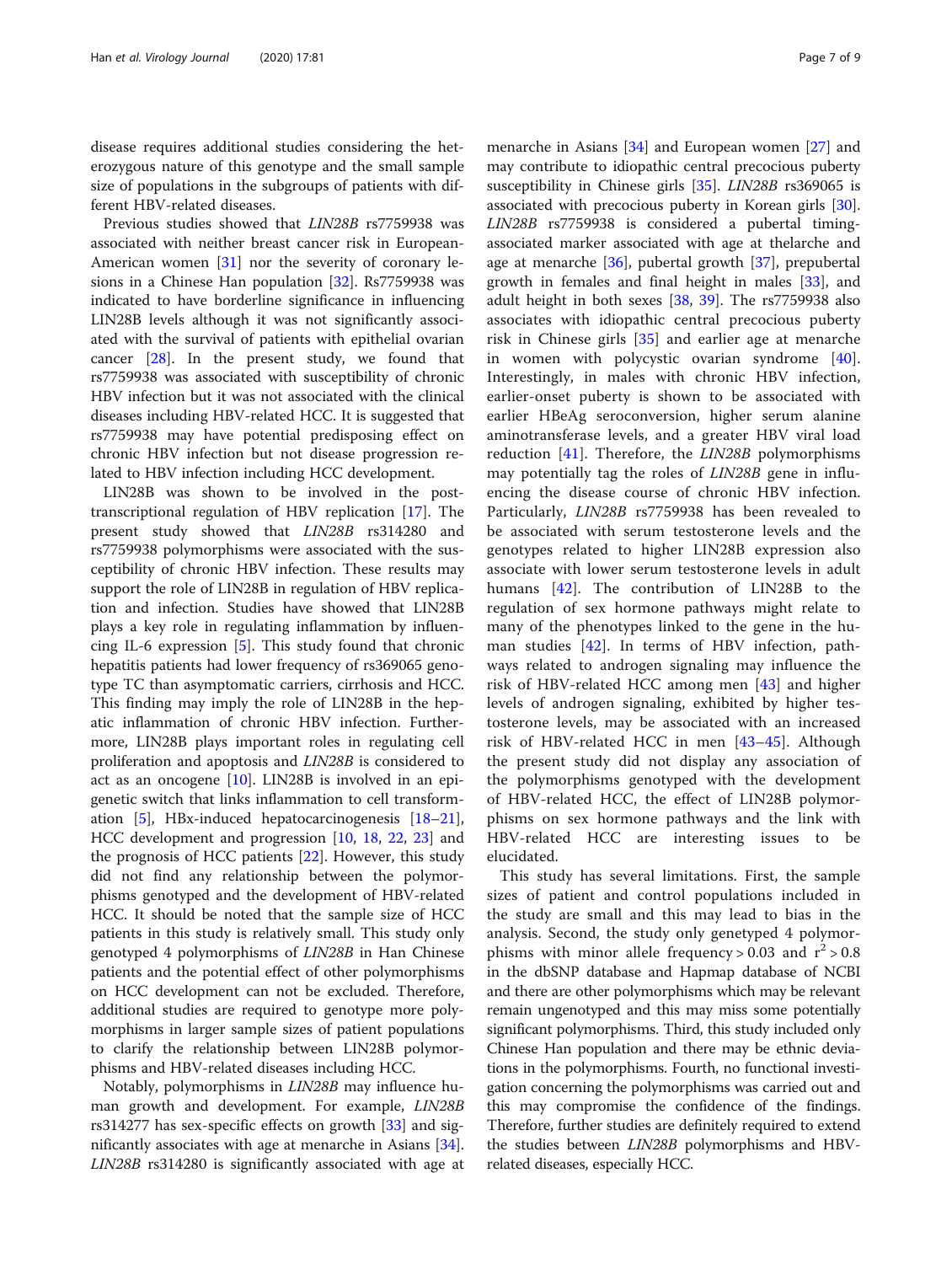#### <span id="page-7-0"></span>Conclusions

This study showed that LIN28B rs314280 and rs7759938 polymorphisms may be associated with the susceptibility of chronic HBV infection in Han Chinese individuals. Further functional researches and multiple-center studies with large-scale samples are warranted to confirm and extend our findings. In particular, additional studies are needed to investigate more polymorphisms in larger sample sizes of patient populations with different ethic origin to clarify the association between LIN28B polymorphisms and HBV-related diseases including HCC.

#### Supplementary information

Supplementary information accompanies this paper at [https://doi.org/10.](https://doi.org/10.1186/s12985-020-01353-7) [1186/s12985-020-01353-7](https://doi.org/10.1186/s12985-020-01353-7).

Additional file 1 Table S1. Sequences of the probes and primers used for LIN28B rs314277, rs314280, rs369065 and rs7759938 genotyping.

Additional file 2 Table S2. Hardy-Weinberg equilibrium of LIN28B rs314277, rs314280, rs369065 and rs7759938 genotypes.

Additional file 3 Table S3. Genotype frequencies of LIN28B rs314277, rs314280, rs369065 and rs7759938 in patients with chronic HBV infection, infection resolvers and healthy controls.

Additional file 4 Table S4. Allele frequencies of LIN28B rs314277, rs314280, rs369065 and rs7759938 in patients with chronic HBV infection, infection resolvers and healthy controls.

Additional file 5 Table S5. LIN28B rs314277 genotype and allele frequencies in patients with chronic HBV infection, HBV infection resolvers and healthy controls.

Additional file 6 Table S6. LIN28B rs369065 genotype and allele frequencies in patients with chronic HBV infection, HBV infection resolvers and healthy controls.

Additional file 7 Table S7. Haplotypes with a frequency greater than 0.03 in patients with chronic HBV infection, HBV infection resolvers and healthy controls.

#### Abbreviations

HBV: Hepatitis B virus; HCC: Hepatocellular carcinoma; HBx: Hepatitis B virus X protein; miRNAs: microRNAs; NSCLC: Non-small cell lung cancer

#### Acknowledgements

Not applicable.

#### Authors' contributions

Conception and design: Qunying Han, Yi Lv and Zhengwen Liu. Acquisition of data: Qunying Han, Jiao Sang, Xiude Fan, Xiaoyun Wang, Lu Zeng, Kun Zhang, Xiaoge Zhang, Na Li. Analysis and interpretation of data: Jiao Sang, Na Li and Zhengwen Liu. Writing, review, and/or revision of the manuscript: Qunying Han, Jiao Sang, Na Li and Zhengwen Liu. Study supervision: Qunying Han, Yi Lv and Zhengwen Liu. All the author(s) read and approved the final manuscript.

#### Funding

This study was supported by National Natural Science Foundation of China (Grant no. 81371798). The funder has no role in the study design, data collection and analysis, decision to publish, or preparation of the manuscript.

#### Availability of data and materials

The data sets generated and analyzed during this study are available from the corresponding author on reasonable request.

#### Ethics approval and consent to participate

All procedures involving human participants were approved by the Ethics Committee of the First Affiliated Hospital of Xi'an Jiaotong University. The

study was performed in accordance with Helsinki Declaration. All subjects signed informed consent and volunteered to participate in the study.

#### Consent for publication

Not applicable.

#### Competing interests

The authors declare that they have no competing interests.

#### Author details

<sup>1</sup>Department of Infectious Diseases, First Affiliated Hospital of Xi'an Jiaotong University, Xi'an 710061, Shaanxi, People's Republic of China. <sup>2</sup>Department of Hepatobiliary Surgery, First Affiliated Hospital of Xi'an Jiaotong University, Xi'an, Shaanxi, People's Republic of China. <sup>3</sup>Institute of Advanced Surgical Technology and Engineering, Xi'an Jiaotong University, No. 277 Yanta West Road, Xi'an 710061, Shaanxi Province, People's Republic of China.

# Received: 7 April 2020 Accepted: 11 June 2020<br>Published online: 22 June 2020

#### References

- Moss EG, Lee RC, Ambros V. The cold shock domain protein LIN-28 controls developmental timing in C. elegans and is regulated by the lin-4 RNA. Cell. 1997;88(5):637–46.
- 2. Shyh-Chang N, Daley GQ. Lin28: primal regulator of growth and metabolism in stem cells. Cell Stem Cell. 2013;12(4):395–406.
- 3. Zhou J, Ng SB, Chng WJ. LIN28/LIN28B: an emerging oncogenic driver in cancer stem cells. Int J Biochem Cell Biol. 2013;45(5):973–8.
- 4. Zhu H, Shyh-Chang N, Segrè AV, Shinoda G, Shah SP, Einhorn WS, et al. The Lin28/let-7 axis regulates glucose metabolism. Cell. 2011;147(1):81–94.
- 5. Iliopoulos D, Hirsch HA, Struhl K. An epigenetic switch involving NF-kappaB, Lin28, Let-7 MicroRNA, and IL6 links inflammation to cell transformation. Cell. 2009;139(4):693–706.
- 6. Iliopoulos D, Jaeger SA, Hirsch HA, Bulyk ML, Struhl K. STAT3 activation of miR-21 and miR-181b-1 via PTEN and CYLD are part of the epigenetic switch linking inflammation to cancer. Mol Cell. 2010;39(4):493–506.
- 7. Mayr F, Schütz A, Döge N, Heinemann U. The Lin28 cold-shock domain remodels pre-let-7 microRNA. Nucleic Acids Res. 2012;40(15):7492–506.
- 8. Nam Y, Chen C, Gregory RI, Chou JJ, Sliz P. Molecular basis for interaction of let-7 microRNAs with Lin28. Cell. 2011;147(5):1080–91.
- 9. Piskounova E, Polytarchou C, Thornton JE, LaPierre RJ, Pothoulakis C, Hagan JP, et al. Lin28A and Lin28B inhibit let-7 microRNA biogenesis by distinct mechanisms. Cell. 2011;147(5):1066–79.
- 10. Guo Y, Chen Y, Ito H, Watanabe A, Ge X, Kodama T, et al. Identification and characterization of LIN-28 homolog B (LIN28B) in human hepatocellular carcinoma. Gene. 2006;384:51–61.
- 11. Viswanathan SR, Powers JT, Einhorn W, Hoshida Y, Ng TL, Toffanin S, et al. Lin28 promotes transformation and is associated with advanced human malignancies. Nat Genet. 2009;41(7):843–8.
- 12. Kong D, Banerjee S, Ahmad A, Li Y, Wang Z, Sethi S, et al. Epithelial to mesenchymal transition is mechanistically linked with stem cell signatures in prostate cancer cells. PLoS One. 2010;5(8):e12445.
- 13. King CE, Wang L, Winograd R, Madison BB, Mongroo PS, Johnstone CN, et al. LIN28B fosters colon cancer migration, invasion and transformation through let-7-dependent and -independent mechanisms. Oncogene. 2011; 30(40):4185–93.
- 14. Helland Å, Anglesio MS, George J, Cowin PA, Johnstone CN, House CM, et al. Deregulation of MYCN, LIN28B and LET7 in a molecular subtype of aggressive high-grade serous ovarian cancers. PLoS One. 2011;6(4):e18064.
- 15. Hamano R, Miyata H, Yamasaki M, Sugimura K, Tanaka K, Kurokawa Y, et al. High expression of Lin28 is associated with tumour aggressiveness and poor prognosis of patients in oesophagus cancer. Br J Cancer. 2012;106(8): 1415–23.
- 16. King CE, Cuatrecasas M, Castells A, Sepulveda AR, Lee JS, Rustgi AK. LIN28B promotes colon cancer progression and metastasis. Cancer Res. 2011;71(12): 4260–8.
- 17. Deng W, Zhang X, Ma Z, Lin Y, Lu M. MicroRNA-125b-5p mediates posttranscriptional regulation of hepatitis B virus replication via the LIN28B/let-7 axis. RNA Biol. 2017;14(10):1389–98.